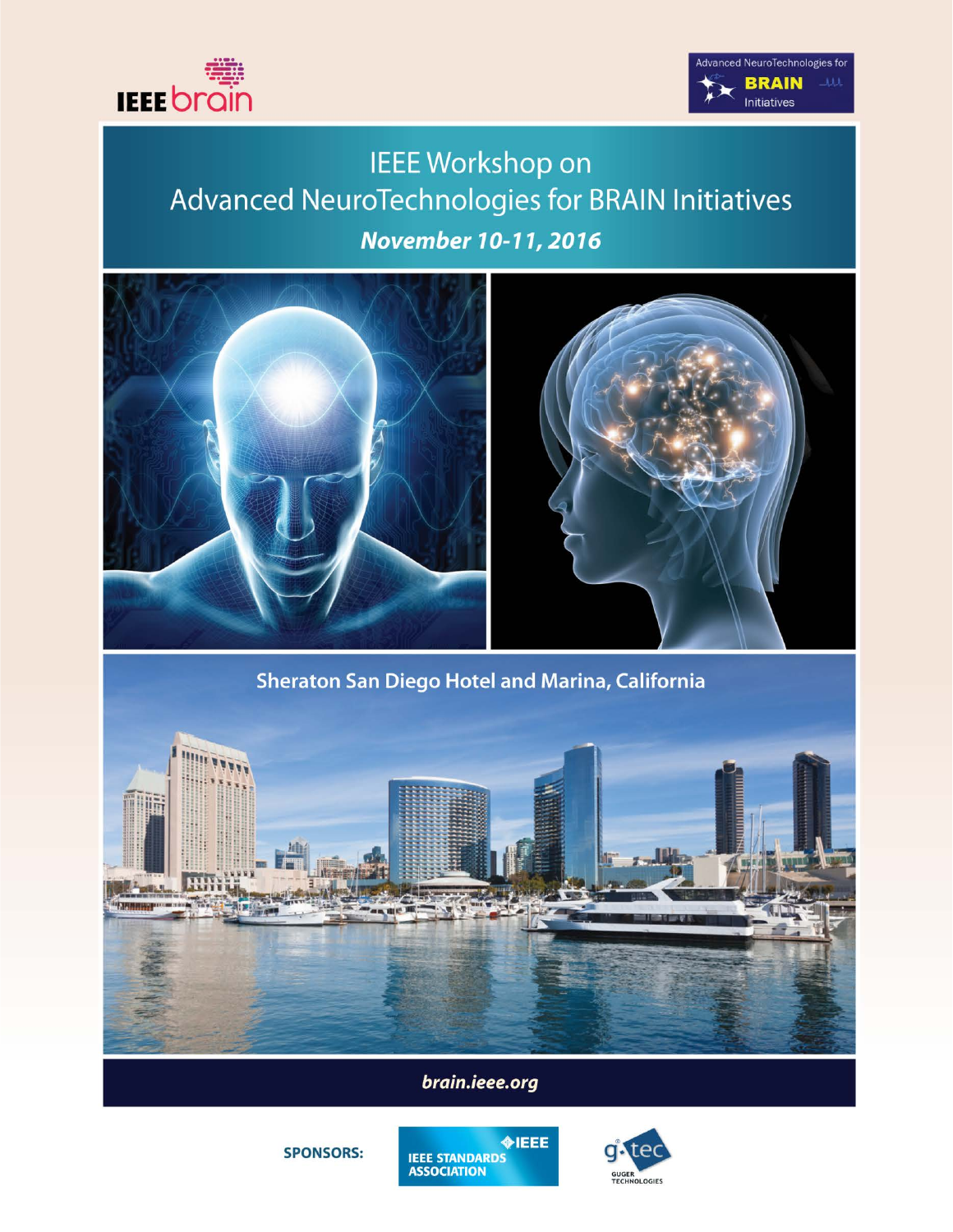



## **WORKSHOP AGENDA**

### **Thursday, November 10, 2016**

| 8:00 am   | <b>Registration Open and Continental Breakfast</b>                                                                                                                   |
|-----------|----------------------------------------------------------------------------------------------------------------------------------------------------------------------|
| $9:00$ am | <b>Opening and Welcome Remarks</b>                                                                                                                                   |
|           | Bruce Wheeler, Past President, IEEE EMBS<br>Paul Sajda, Chair, IEEE Brain Initiative<br>Metin Akay, Chair, Advanced NeuroTechnologies for BRAIN Initiatives Workshop |
| $9:30$ am | <b>Symposium 1 - Brain Initiatives</b>                                                                                                                               |
|           | Chair: Metin Akay                                                                                                                                                    |
|           | Carol Lucas, National Science Foundation<br>"NSF Brain Initiative"                                                                                                   |
|           | Edmund (Ned) Talley, National Institute of Health<br>"Engineering Challenges and Opportunities: Perspectives from the NIH"                                           |
|           | Kamil Ugurbil, University of Minnesota<br>"Advances in Brain Imaging: Looking Beyond the Current State-of-the-Art"                                                   |
| 10:30 am  | <b>Coffee Break</b>                                                                                                                                                  |
| 11:00 am  | <b>Symposium 1 - Brain Initiatives (resume)</b>                                                                                                                      |
|           | Phillip Alvelda, DARPA<br>"Scaling Neural Interfaces for Real World Applications"                                                                                    |
|           | Ted Berger, University of Southern California<br>"Progress in Developing a Hippocampal Neural Prosthesis for Human Memory"                                           |
|           | Q&A                                                                                                                                                                  |
| Noon      | <b>Buffet Lunch</b>                                                                                                                                                  |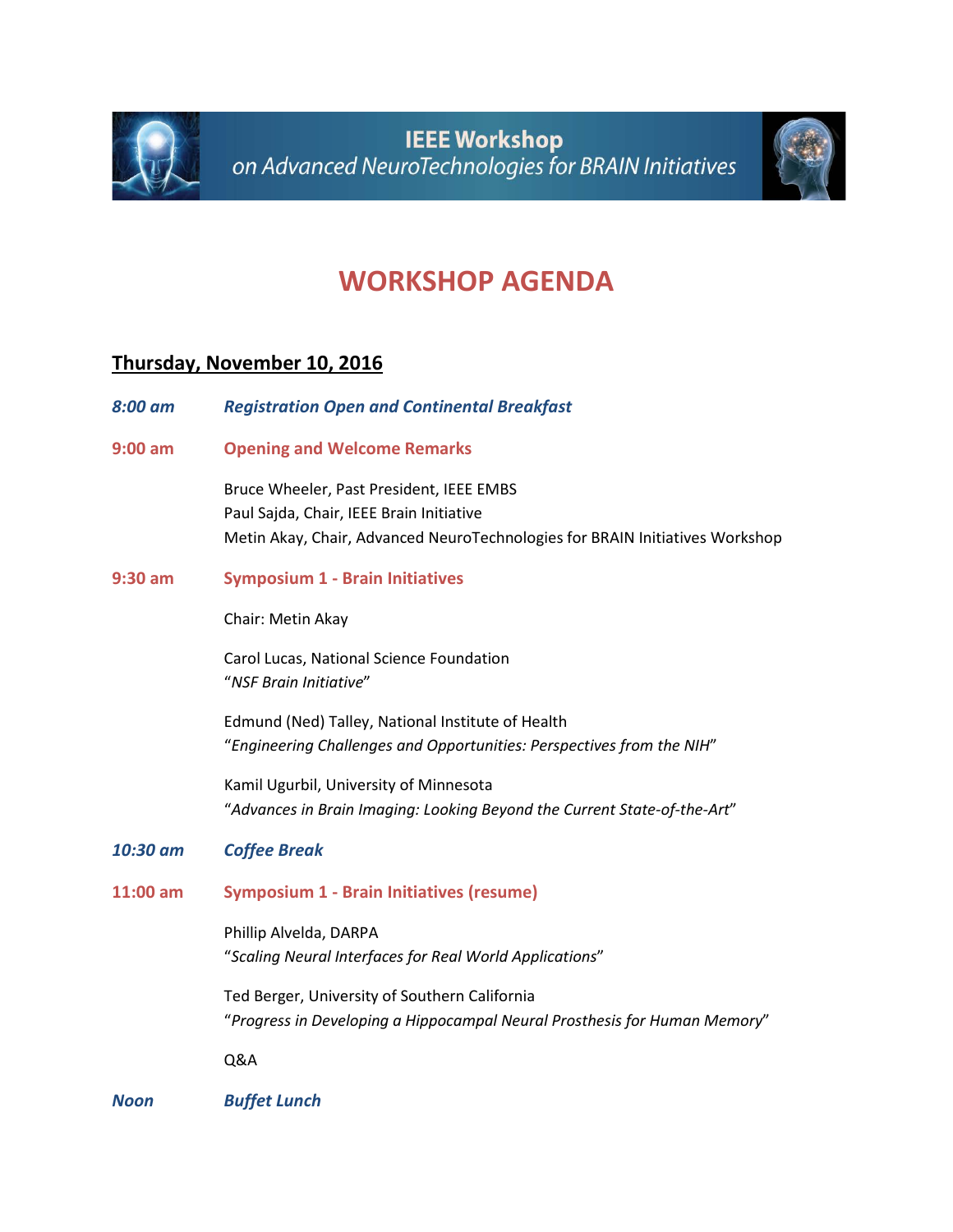### **1:00 pm Symposium 2 - Neural Implants and Prosthetics: Translational Neural Engineering**

Chair: Jose Carmena

Michel M. Maharbiz, University of California, Berkeley "*Wireless Recording of EMG and Compound Action Potentials in the Peripheral Nervous System with Ultrasonic Neural Dust*"

Gert Cauwenberghs, University of California, San Diego "*Silicon Integrated High-Density Neural Interfaces*"

Mario Romeo-Ortega, University of Texas, Dallas "*Long-Term Wireless Peripheral Neural Multielectrode Interfacing*"

Jacob Robinson, Rice University "*Fluidic Microactuation of Flexible Electrodes for Neural Recording"*

Q&A

#### *3:00 pm Coffee Break*

**3:30 pm Symposium 3 - Brain Mapping and Connectivity**

Chair: Gert Cauwenberghs

Dominique Durand, Case Western Reserve University "*Recovery of Fascicular Signals from Peripheral Nerves in a Chronic Preparation"*

Warren Grill, Duke University "*Temporal Pattern of Stimulation as a New Dimension of Therapeutic Innovation*"

Paul Sajda, Columbia University "*Neural Correlates of Enhanced Perception-action Coupling in Rapid Decision Making*"

John White, Boston University "*Estimating the Functional Architecture of Cortical Networks*"

Anthony Guiseppi-Elie, Texas A&M University "*Nano-enabled Electroconductive Hydrogels for ABIO-BIO Neural Interfaces*"

Q&A

*6:00 End of Day 1*